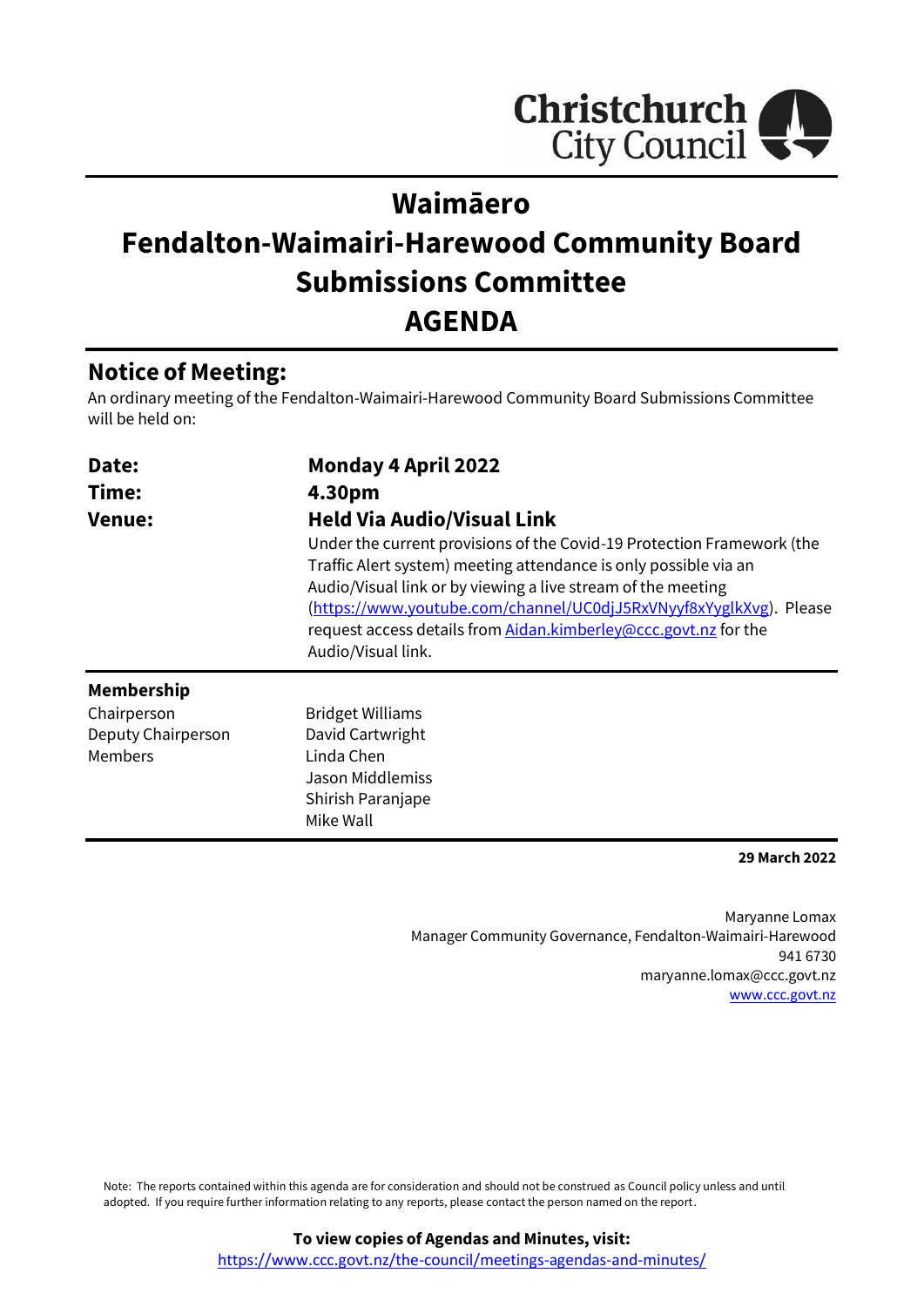



#### Otautahi-Christchurch is a city of opportunity for all

Open to new ideas, new people and new ways of doing things - a city where anything is possible

### **Principles**

Being open, transparent and democratically accountable Promoting equity, valuing diversity and fostering inclusion

Taking an inter-generational approach to sustainable development, prioritising the social, economic and cultural wellbeing of people and communities and the quality of the environment, now and into the future

Building on the relationship with Te Rūnanga o Ngai Tahu and the Te Hononga-Council Papatipu Rūnanga partnership, reflecting mutual understanding and respect

Ensuring the diversity and interests of our communities across the city and the district are reflected in

Actively collaborating and co-operating with other local, regional and national organisations

decision-making

# **Community Outcomes**

#### **Resilient communities Liveable city**

Strong sense of community Active participation in civic life

Safe and healthy communities

Celebration of our identity through arts, culture, heritage, sport and recreation

Valuing the voices of all cultures and ages (including children)

Vibrant and thriving city centre Sustainable suburban and

rural centres A well connected and accessible city promoting active and public transport

Sufficient supply of, and access to, a range of housing 21st century garden city we are proud to live in

#### **Healthy environment**

Healthy water bodies

High quality drinking water Unique landscapes and indigenous biodiversity are valued and stewardship exercised

Sustainable use of resources and minimising waste

#### **Prosperous economy**

Great place for people, business and investment

An inclusive, equitable economy with broad-based prosperity for all

A productive, adaptive and resilient economic base

Modern and robust city infrastructure and community facilities

| <b>Strategic Priorities</b>                                                   |                                                                                       |                                                                                            |                                                       |                                                            |
|-------------------------------------------------------------------------------|---------------------------------------------------------------------------------------|--------------------------------------------------------------------------------------------|-------------------------------------------------------|------------------------------------------------------------|
| <b>Enabling active</b><br>and connected<br>communities<br>to own their future | <b>Meeting the challenge</b><br>of climate change<br>through every means<br>available | <b>Ensuring a high quality</b><br>drinking water supply<br>that is safe and<br>sustainable | <b>Accelerating the</b><br>momentum<br>the city needs | <b>Ensuring rates are</b><br>affordable and<br>sustainable |
|                                                                               |                                                                                       |                                                                                            |                                                       |                                                            |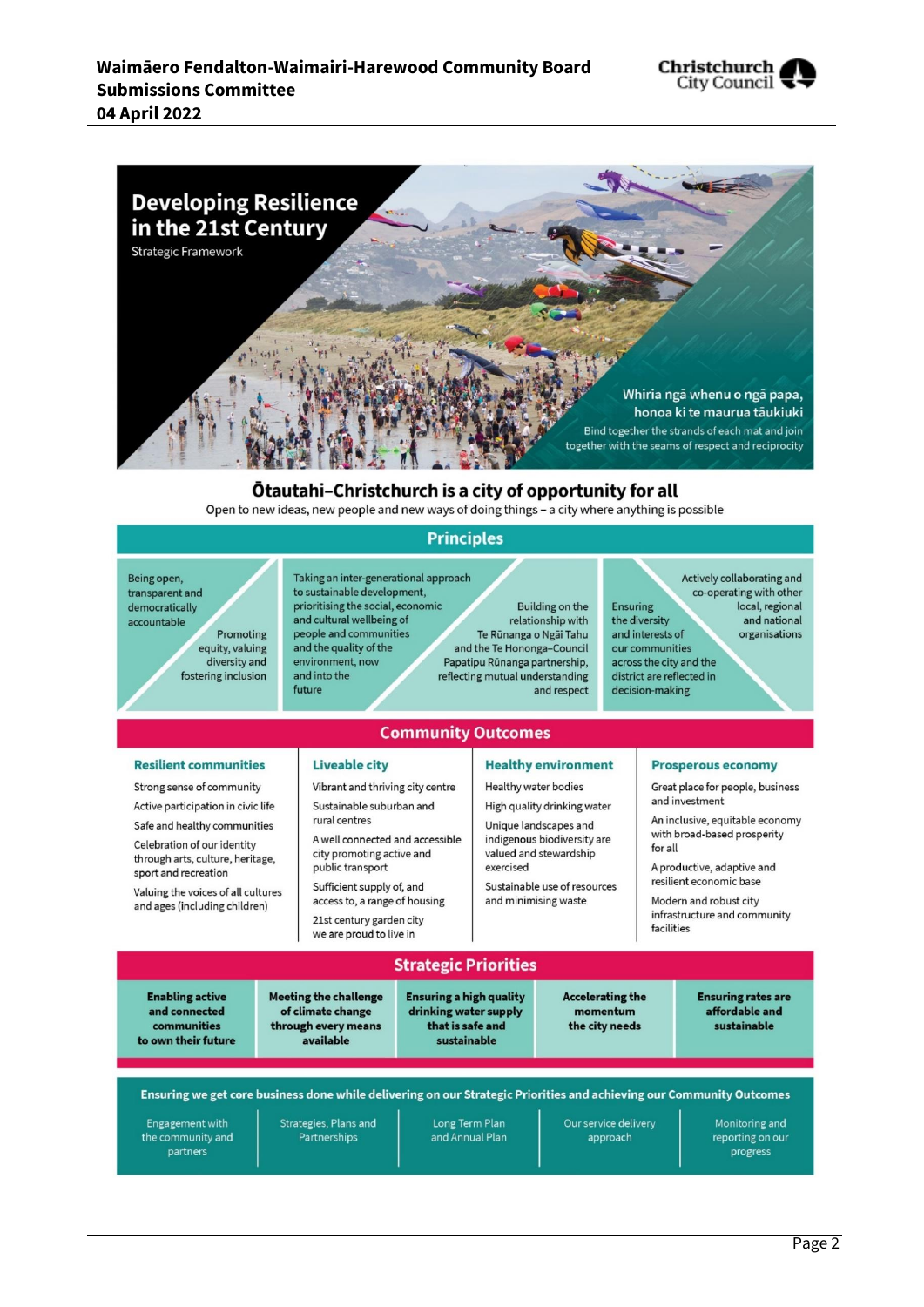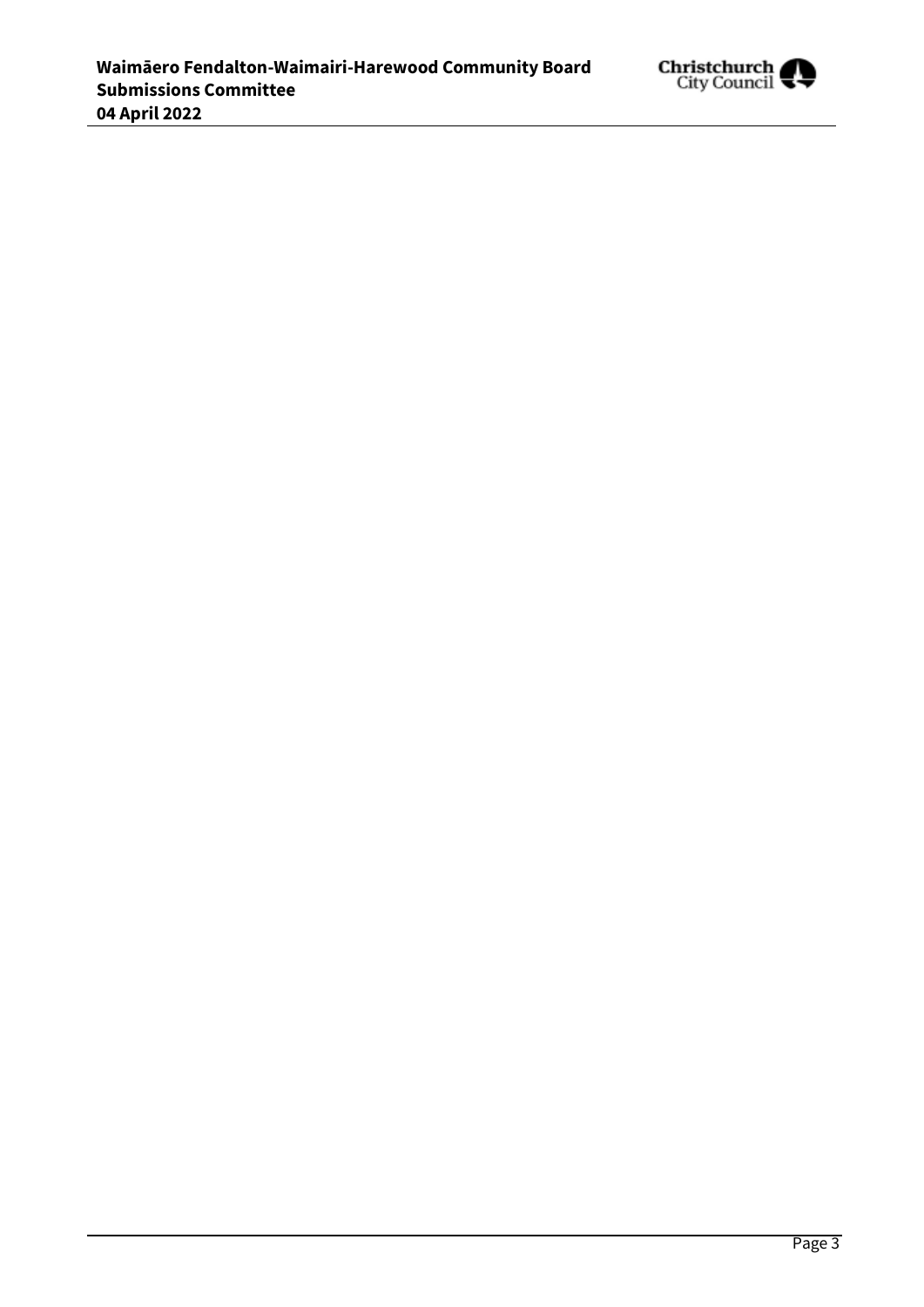

**Part A Matters Requiring a Council Decision Part B Reports for Information Part C Decisions Under Delegation**

## **TABLE OF CONTENTS**

### **STAFF REPORTS**

| 5. |  |  |
|----|--|--|
|----|--|--|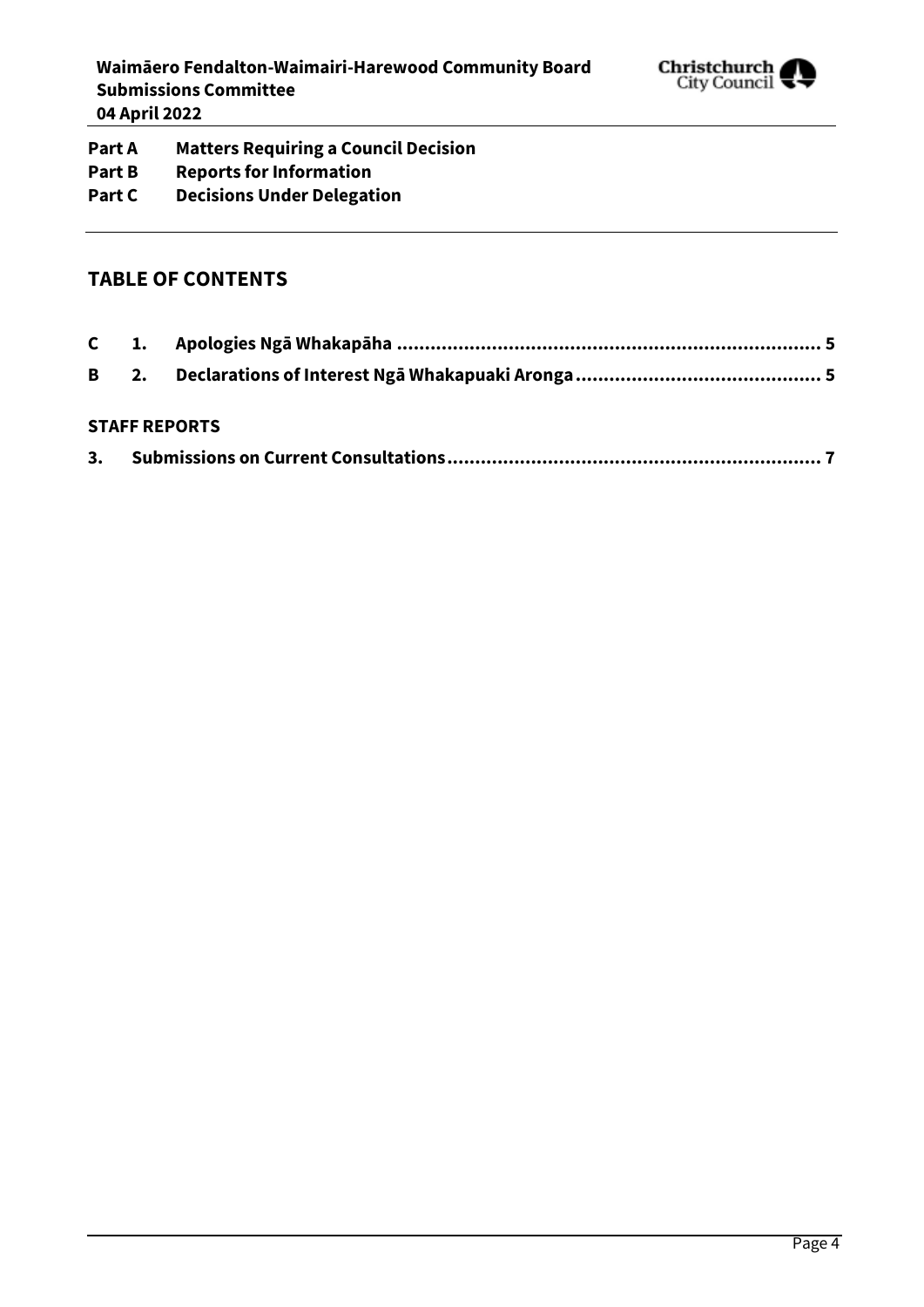

# <span id="page-4-0"></span>**1. Apologies Ngā Whakapāha**

At the close of the agenda no apologies had been received.

# <span id="page-4-1"></span>**2. Declarations of Interest Ngā Whakapuaki Aronga**

Members are reminded of the need to be vigilant and to stand aside from decision making when a conflict arises between their role as an elected representative and any private or other external interest they might have.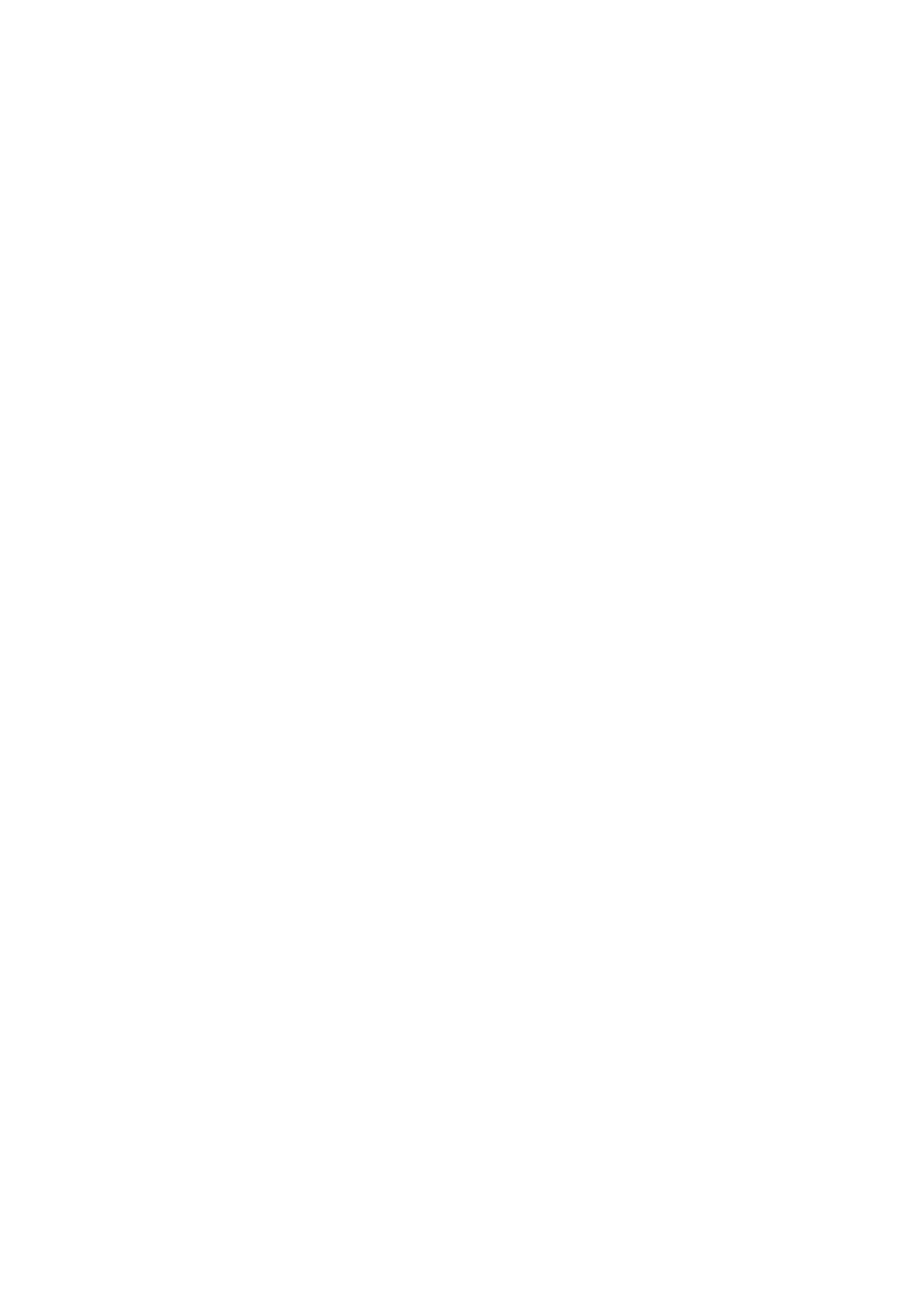

# <span id="page-6-0"></span>**3. Submissions on Current Consultations**

| Reference / Te Tohutoro: 22/349898 |                                                          |
|------------------------------------|----------------------------------------------------------|
| <b>Report of / Te Pou</b>          | Aidan Kimberley, Community Board Advisor,                |
| Matua:                             | Aidan.kimberley@ccc.govt.nz                              |
| <b>General Manager /</b>           | Mary Richardson, General Manager Citizens and Community, |
| Pouwhakarae:                       | mary.richardson@ccc.govt.nz                              |

## **1. Brief Summary**

- 1.1 The purpose of this report is to enable the Submissions Committee to consider submitting on several Council consultation processes, namely:
	- 1.1.1 The Christchurch City Council Draft Annual Plan 2022-23
	- 1.1.2 Opting out of kerbside collection and targeted rate.
	- 1.1.3 Proposal to increase rates on vacant central city land.
	- 1.1.4 Proposal for a new Policy on Māori freehold land.
- 1.2 All four consultation processes opened on 11 March 2022 and close on 18 April 2022.

# **2. Officer Recommendations Ngā Tūtohu**

That the Waimāero Fendalton-Waimairi-Harewood Community Board Submissions Committee:

- 1. Considers making a submission to the Council on behalf of the Fendalton-Waimairi-Harewood Community Board regarding the following consultations:
	- a. The Christchurch City Council Draft Annual Plan 2022-23
	- b. Opting out of kerbside collection and targeted rate.
	- c. Proposal to increase rates on vacant central city land.
	- d. Proposal for a new Policy on Māori freehold land.

# **3. Further Information**

- 3.1 The Christchurch City Council Draft Annual Plan 2022-23 outlines what the Council will spend on projects and day-to-day services over the next financial year and how they'll be financed. Further information can be found here[: https://ccc.govt.nz/the](https://ccc.govt.nz/the-council/haveyoursay/show/494)[council/haveyoursay/show/494](https://ccc.govt.nz/the-council/haveyoursay/show/494)
- 3.2 The proposal for opting out of kerbside collection and the associated targeted rate is to assist those who chose not to use the Council kerbside collection service. Currently, all developed properties pay the targeted rate for kerbside collection whether they use the service or not. The proposal is to establish a process so that property owners who choose not to use the kerbside collection do not pay the targeted rate, subject to certain conditions. Further information can be found here[: https://ccc.govt.nz/the](https://ccc.govt.nz/the-council/haveyoursay/show/490)[council/haveyoursay/show/490](https://ccc.govt.nz/the-council/haveyoursay/show/490)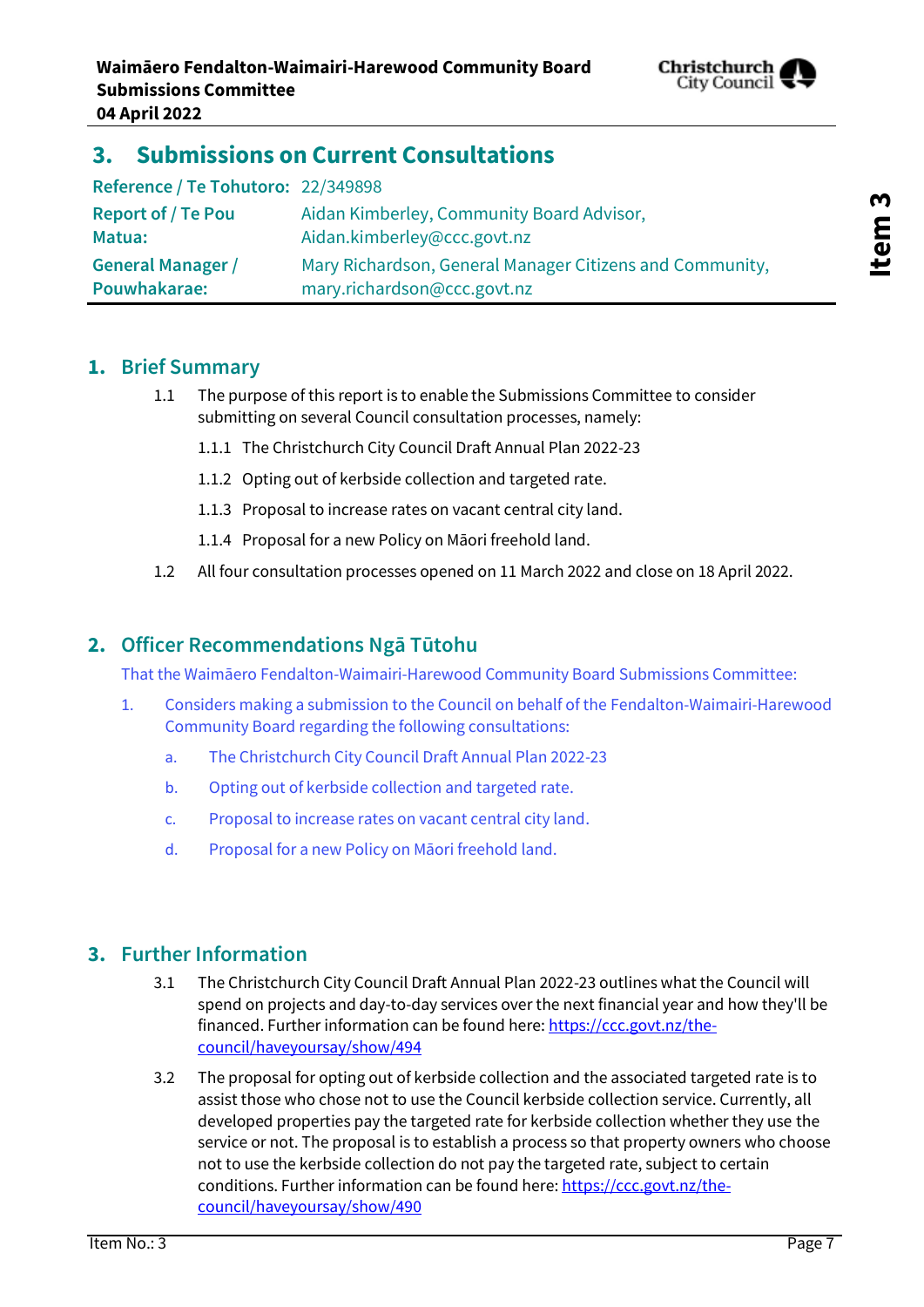

- 3.3 The proposal to increase rates on vacant central land is to introduce a "City Vacant" differential for the general rate that would apply to vacant land in parts of the Central City Business Zone and the Central City Mixed Use (South Frame) Zone from 1 July 2022. In the future the coverage area of this proposal might be extended beyond the central city to other areas in the Christchurch District with high concentrations of unimproved vacant land. Further information can be found here: [https://ccc.govt.nz/the](https://ccc.govt.nz/the-council/haveyoursay/show/495)[council/haveyoursay/show/495](https://ccc.govt.nz/the-council/haveyoursay/show/495)
- 3.4 The proposal to adopt a new policy on Māori freehold land is in response to changes in legislation. Historically, unused Māori freehold land has technically incurred rates but in practice the Council has provided a rates remission. The changes will provide more certainty by confirming that this land is non-rateable. The proposed Policy will also reflect new statutory requirements for the Council to:
	- Provide that the Council's Māori Freehold Land Policy must support the principles set out in the Preamble to Te Ture Whenua Maori (TTWM) Act 1993,
	- Consider remission of rates for Māori freehold land under development.

Further information can be found here: <https://ccc.govt.nz/the-council/haveyoursay/show/496>

# **Attachments / Ngā Tāpirihanga**

There are no appendices to this report.

In addition to the attached documents, the following background information is available:

| <b>Document Name</b>                           | <b>Location / File Link</b>  |
|------------------------------------------------|------------------------------|
| Have Your Say - Draft Annual Plan 2022/23      | https://ccc.govt.nz/the-     |
|                                                | council/haveyoursay/show/494 |
| Have Your Say - Proposal for opting out of     | https://ccc.govt.nz/the-     |
| kerbside collection and targeted rate          | council/haveyoursay/show/490 |
| Have Your Say - Proposal to increase rates on  | https://ccc.govt.nz/the-     |
| vacant central city land                       | council/haveyoursay/show/495 |
| Have Your Say - Proposal to adopt a new policy | https://ccc.govt.nz/the-     |
| on Māori freehold land                         | council/haveyoursay/show/496 |

# **Confirmation of Statutory Compliance / Te Whakatūturutanga ā-Ture**

Compliance with Statutory Decision-making Requirements (ss 76 - 81 Local Government Act 2002). (a) This report contains:

- (i) sufficient information about all reasonably practicable options identified and assessed in terms of their advantages and disadvantages; and
- (ii) adequate consideration of the views and preferences of affected and interested persons bearing in mind any proposed or previous community engagement.
- (b) The information reflects the level of significance of the matters covered by the report, as determined in accordance with the Council's significance and engagement policy.